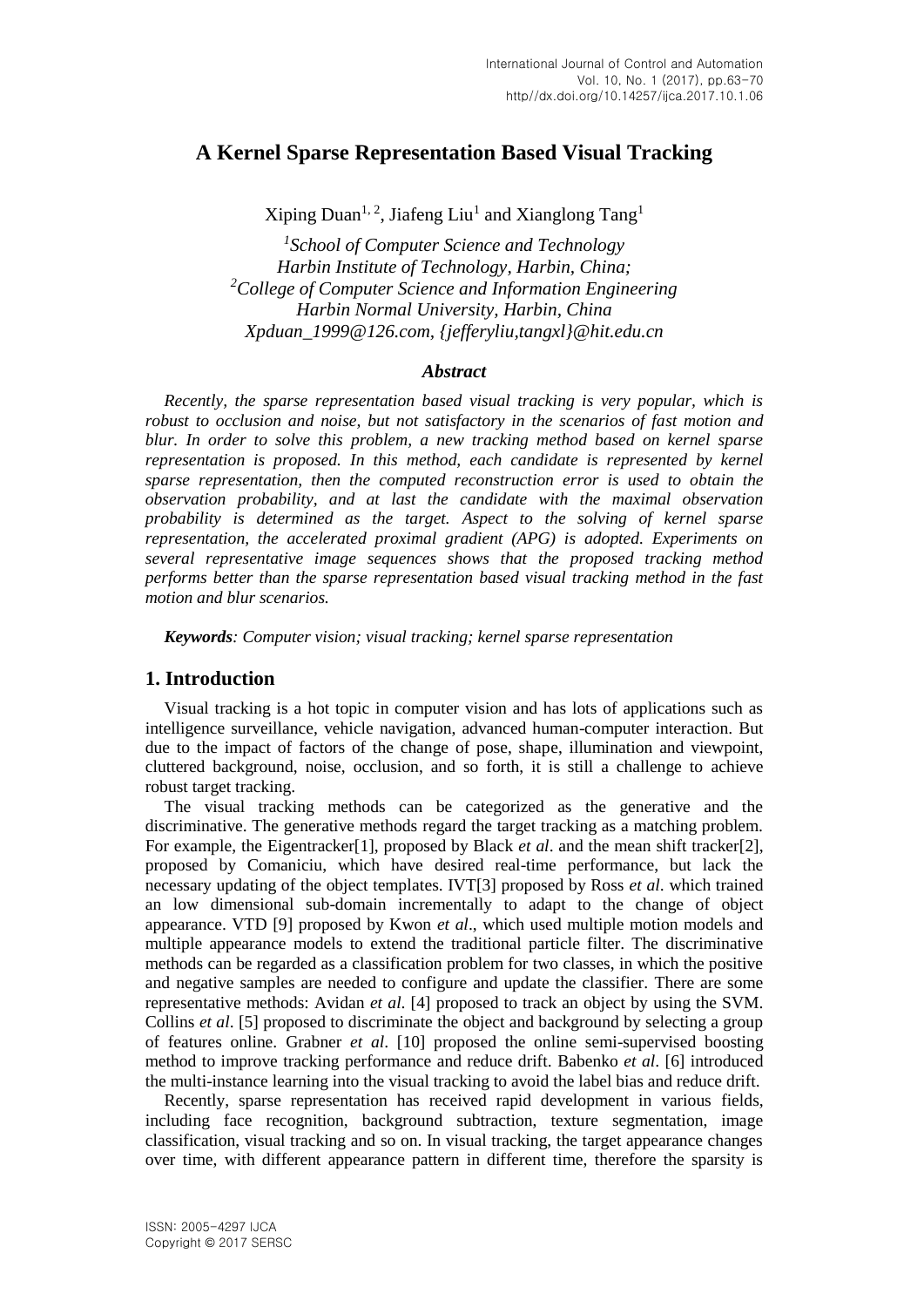obvious and it is a natural way to use sparse coding to represent the object. Sparse representation related visual tracking algorithms have emerged. Mei *et al*. [11] firstly proposed the sparse representation based tracking algorithm, which was motivated by sparse representation based face recognition. Some work [7, 12-14] used sparse representation to generate feature vectors for further searching the target. Zhang *et al*. [15] proposed to solve the sparse representation of the target template with candidate samples as training samples smartly. Li *et al*. [17] proposed to use the compression sensing to extract feature and reducing feature dimensions to improve efficiency. Additionally, some work [16] focused on fusing sparse coding based feature representation and searching.

Although the sparse representation based trackers perform well in many representative sequences, it isn't satisfactory to track in the sequences with the fast motion of the object. Motion blur is caused by the exposure time and relative motion between the camera and object. Usually blur is modeled as a linear convolution of an image with a blurring kernel. To remove the effect of motion blur, it is necessary to estimate the blurring kernel. However the estimate of blurring kernel is a challenge in image processing, which is time consuming and complex, not suitable for visual tracking. Kernel technologies initially used in SVM, could change the distribution of samples and separate linearly inseparable samples linearly in implicit high dimensional Hilbert space. So in this paper, a sparse representation in Hilbert space by using the kernel trick is used for tracking the target.

## **2. Problem Formulation**

In this section, we present the tracking framework and find the problem to be settled.

### **2.1. Tracking Framework**

The basic flow of the sparse representation based tracking method is illustrated in Figure 1 and the procedures of the tracking system can be summarized as follows. Initially, the target location is given manually in the 1st frame, and several samples are cropped within 3 pixels around the target location and used as object templates. Then from the 2nd frame, the following two steps are alternately carried out continuously till the last frame. First, when the next frame comes, some samples are cropped as candidates within a searching radius of r pixels centering at the old object location of last frame. And the observation probability is computed using the chosen observation model for each sample. Then the candidate with maximal observation probability is determined as the object of this frame. Second, the new object is used to update the object template set.



**Figure 1. The Tracking Framework**

### **2.2. Kernel Sparse Representation**

The previous procedures of visual tracking show that the observation model is critical to the success of the whole tracking system. In the sparse representation based visual tracking, each candidate is represented as the linear combination of object templates, and the reconstruction error is used as its observation probability. Similarly, in the proposed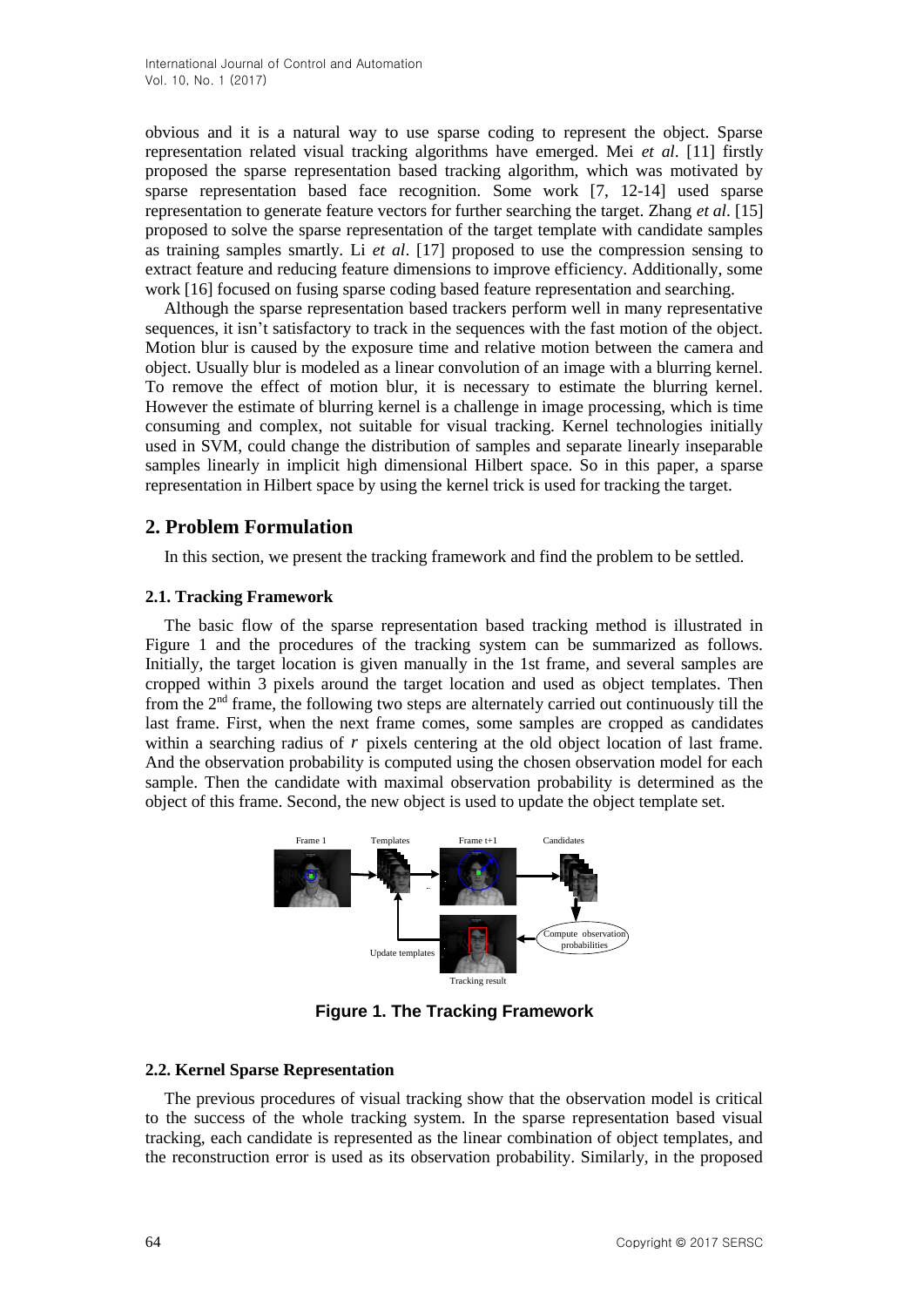method, each candidate is also represented as the linear combination of object templates. But it is needed that all the candidates and object templates firstly are mapped into a high dimensional space. Specifically, let  $\{T_1, T_2, ..., T_M\}$  denote the object template set, which is composed of  $M$  object templates. Let  $x$  denote a candidate with feature vector  $y$ . The corresponding mapped object templates set and candidates are denoted as corresponding mapped object templates set and candidates are denoted as  $T = {\phi(T_1), \phi(T_2), ..., \phi(T_M)}$  and  $\phi(y)$  respectively using the mapping function  $\phi(.)$ . The mapped candidate  $\phi(y)$  can be sparsely represented as the linear combination of the mapped object templates T with sparse coefficient vector  $\alpha$  as follows.

$$
\alpha = \arg\min_{\alpha} \|\alpha\|_{1} \quad s.t. \quad \phi(y) = T\alpha' \tag{1}
$$

If the constraint condition in (1) is relaxed to tolerate error to some degree, then the sparse coefficient vector  $\alpha$  can be gotten by solving the following object function.

$$
\min_{\alpha} \left\| \phi(y) - T\alpha' \right\|_2 + \lambda \left\| \alpha' \right\|_1 \tag{2}
$$

where  $\lambda$  is the sparse parameter. The problem seems to be clear and simple. However, since the mapped object template set T and the mapped candidate  $\phi(y)$  is unknown and couldn't obtained directly, the sparse coefficient vector  $\alpha$  cannot be obtained by solving (2) directly. Fortunately, according to the theorem in [8](Yin *et al*. ), the sparse coefficient vector  $\alpha$  can be obtained by modifying (2) as (3).

$$
\min_{\alpha} \left\| T^T \phi(y) - T^T T \alpha' \right\|_2 + \lambda \left\| \alpha' \right\|_1 \tag{3}
$$

In (3), it is needed to compute  $T^T \phi(y)$  and  $T^T T$ , where

$$
T^T \phi(y) = [\phi(T_1)^T \phi(y), \phi(T_2)^T \phi(y), ..., \phi(T_M)^T \phi(y)]^T
$$
 (4)

and

$$
T^{T}T = \begin{bmatrix} \phi(T_{1})^{T} \phi(T_{1}) & \phi(T_{1})^{T} \phi(T_{2}) & \text{L} & \phi(T_{1})^{T} \phi(T_{M}) \\ \phi(T_{2})^{T} \phi(T_{1}) & \phi(T_{2})^{T} \phi(T_{2}) & \text{L} & \phi(T_{2})^{T} \phi(T_{M}) \\ M & M & O \\ \phi(T_{M})^{T} \phi(T_{1}) & \phi(T_{M})^{T} \phi(T_{2}) & \phi(T_{M})^{T} \phi(T_{M}) \end{bmatrix}
$$
(5)

Thus the inner product of two mapped samples  $\phi(y_1)$  and  $\phi(y_2)$  can be computed as  $\phi(y_1)^T \phi(y_2) = K(y_1, y_2)$  by choosing an appropriate kernel function  $K(.,.)$ 

Equation (3) can be extended further with the error item as follows:

$$
\min_{\begin{bmatrix} \alpha \\ E \end{bmatrix}} \left\| T^T \phi(y) - [T^T T, I] \begin{bmatrix} \alpha \\ E \end{bmatrix} \right\|_2 + \lambda \left\| \begin{bmatrix} \alpha \\ E \end{bmatrix} \right\|_1 \tag{6}
$$

where  $I$  is the identity matrix and  $E$  is the corresponding sparse coefficient. By the added error item, the greater error is allowed.

After the sparse coefficient  $\alpha$  has been obtained, it can be used to compute the reconstruction error *re* of the responding candidate.

$$
re = ||\phi(y) - T^T \alpha||_2
$$
 (7)

The reconstruction error can further be used to compute the observation probability of candidate *x* .

$$
P(\mathbf{y}|o) \propto c \cdot \exp(-re) \tag{8}
$$

here  $o$  and  $c$  are the real object state and the normalization constant respectively.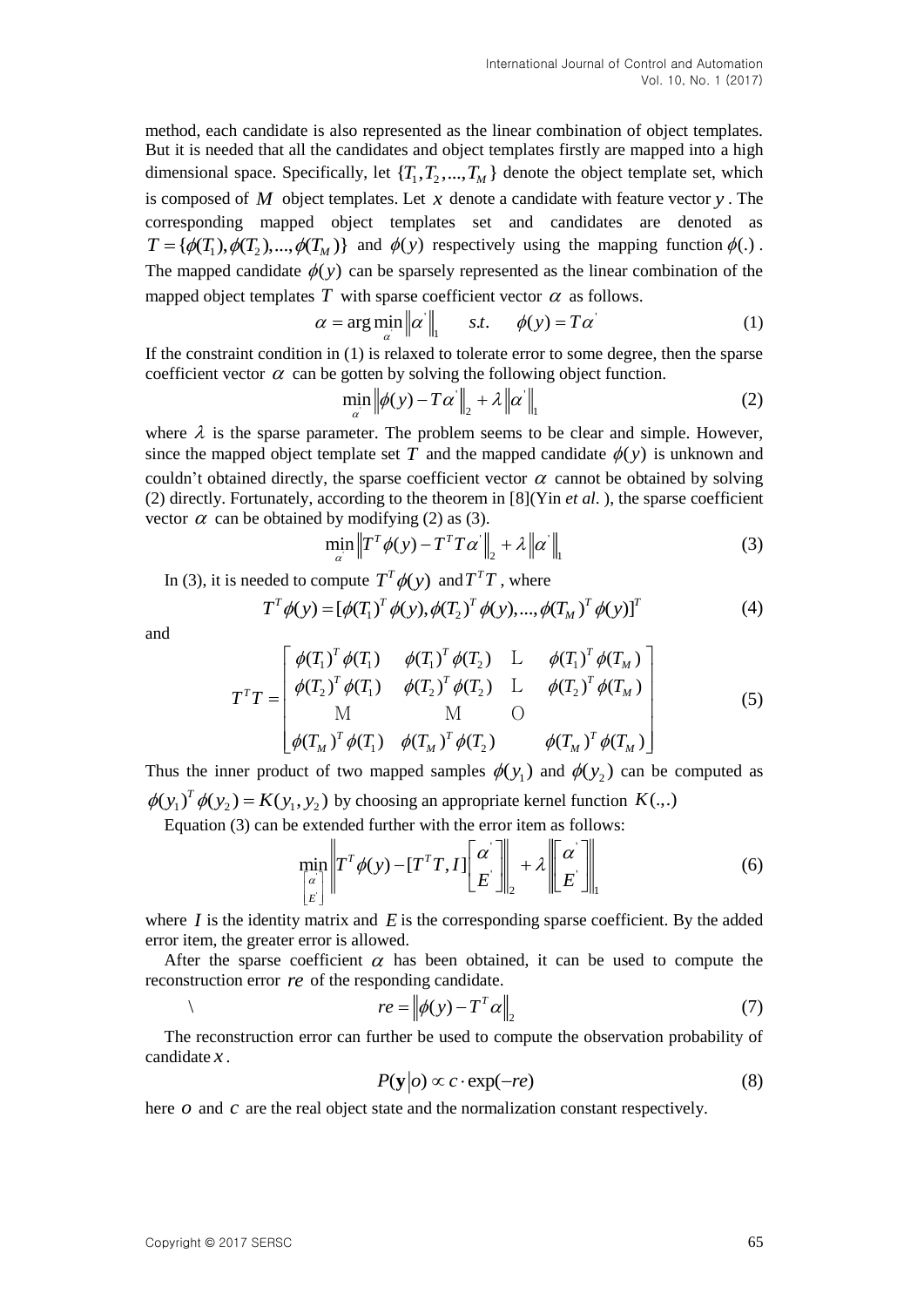### **2.3. APG for Problem Solving**

Equation (6) can be solved by APG (Accelerated Proximal Gradient) algorithm, which is composed of two continuously alternate steps. The first step is the proximal gradient descent and attenuation, and the second step is the aggregation between two iterations. The details are shown as follows.

(1) Initialization:  $z_1 = x_0 = 0$ ,  $t_1 = 1$ ;

(2) Let  $L = 2\lambda_{\text{max}}(\mathbf{A}^t\mathbf{A});$ 

(3) Do while loop till the convergence:

1) 
$$
\mathbf{x}_k = \left[ |\mathbf{z}_k - 2/L \cdot \mathbf{A}^T (\mathbf{A} \cdot \mathbf{z}_k - y)| - \mu/L \right]_+ \cdot \text{sgn}(\mathbf{z}_k - 2/L \cdot \mathbf{A}^T (\mathbf{A} \cdot \mathbf{z}_k - y));
$$
  
\n2)  $t_{k+1} = (1 + \sqrt{1 + 4t_k^2})/2;$ 

3)  $\mathbf{z}_{k+1} = \mathbf{x}_k + (t_k - 1) / t_{k+1} \cdot (\mathbf{x}_k - \mathbf{x}_{k-1}).$ where  $\mathbf{A} = [T^T T, I]$  and  $[\mathbf{x}]_+ = \max(0, \mathbf{x})$ .

### **2.4. Template Updating**

To reduce the tracking drift and improve tracking accuracy, it is necessary to update the templates with time. But how to update is difficult to answer. Here, a simple but effective method is used, in which the result of tracking is used to update the templates. Specifically, after the tracking result is obtained, the error ratio  $er$  is computed as follows.

$$
er = ||E||_1 / (||\alpha||_1 + ||E||_1)
$$
\n(9)

If the  $er$  is not greater than a threshold  $\tau$ , the result is used to update templates.

## **3. Tracking Algorithm**

#### **3.1. Feature Vector**

Before the sparse representation and observation probability of each candidate are computed, the feature vectors of object templates and candidates should be obtained. In this paper, the feature vector of an object template or a candidate is obtained by stacking the corresponding image columns to form a 1D vector.

### **3.2. Details of Algorithm**

The details of the algorithm are given in what follows:

(1) Initialization: The object location in the first frame, the object template set  $\{T_1, T_2, ..., T_M\}$  and the kernel function  $K(.,.)$ .

(2) From the  $2<sup>nd</sup>$  frame, the following steps are alternately carried out continuously till the last frame.

1) Crop N samples  $\{x_1, x_2, ..., x_N\}$  with feature vectors  $\{y_1, y_2, ..., y_N\}$  as candidates within a searching radius r pixels centering at the old object location of last frame.

2) Calculate the sparse coefficient vector  $\alpha_i$  for each sample  $x_i$  by solving (6).

- 3) Compute the observation probability  $P(\mathbf{y}_i|o)$  for each sample  $x_i$  using (7) and (8).
- 4) Determine  $x_j$  s.t.  $j = \arg \max_i P(y_i | o)$  as the object state of the current frame.
- 5) The tracking result is used to update the template set as section 2.4.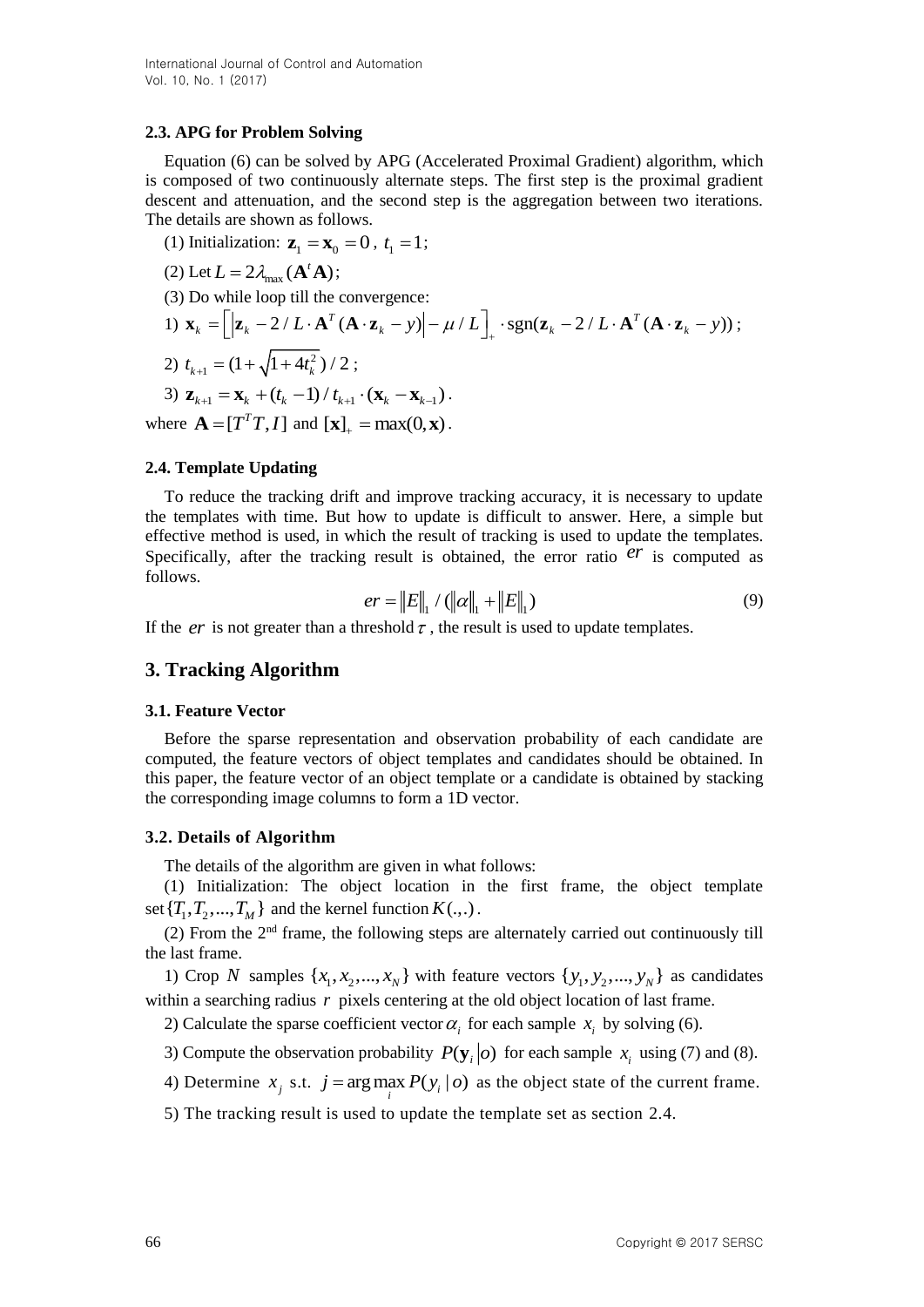# **4. Experiments**

In this section, the effectiveness of our tracking algorithm is evaluated by the following experiments. Since the proposed algorithm is developed to improve the performance of the sparse representation based tracking in the fast motion and blur scenarios, thus comparison is conducted between them. Three representative image sequences with fast motion of the object, which are Jumping, Deer and Lemming, are chosen. In experiments, all the images are converted to gray-level, and the sparse parameter  $\lambda$ , the searching radius r and the updating threshold  $\tau$  are set as 0.2, 6, and 0.125 respectively. The chosen kernel function is polynomial kernel  $K(x, y) = (1 + x^T y)^d$  with the parameter  $d = 2$ .

Jumping sequence is an example of abrupt motion. In this sequence, a man is jumping up and down in front of a building. But due to the limitation of the camera and the fast motion of the object, the blur occurs. In such case, the traditional sparse representation based tracking system begins to drift away after the  $210<sup>th</sup>$  frame, and loses the object finally, while the proposed algorithm can track the object robustly using a more accurate observation model as shown in Figure 2 and Figure 5 (a).



**Figure 2. The Tracking Result Comparison between the Proposed Method (The 1 st Row) and the Sparse Representation Based Tracking Method (the 2 nd Row) In Frames 2**,**225 and 313 of Jumping Sequence**

Deer sequence is another example. In this sequence, several deer are running forwardly, among which a deer is the object of tracking. Similar to the previous jumping sequence, the fast motion causes the blur and becomes the barrier to robust tracking. The sparse representation based tracking begins to drift just after several frames, while the proposed method can stably and robustly track during the whole period, as shown in Figure 3 and Figure 5 (b).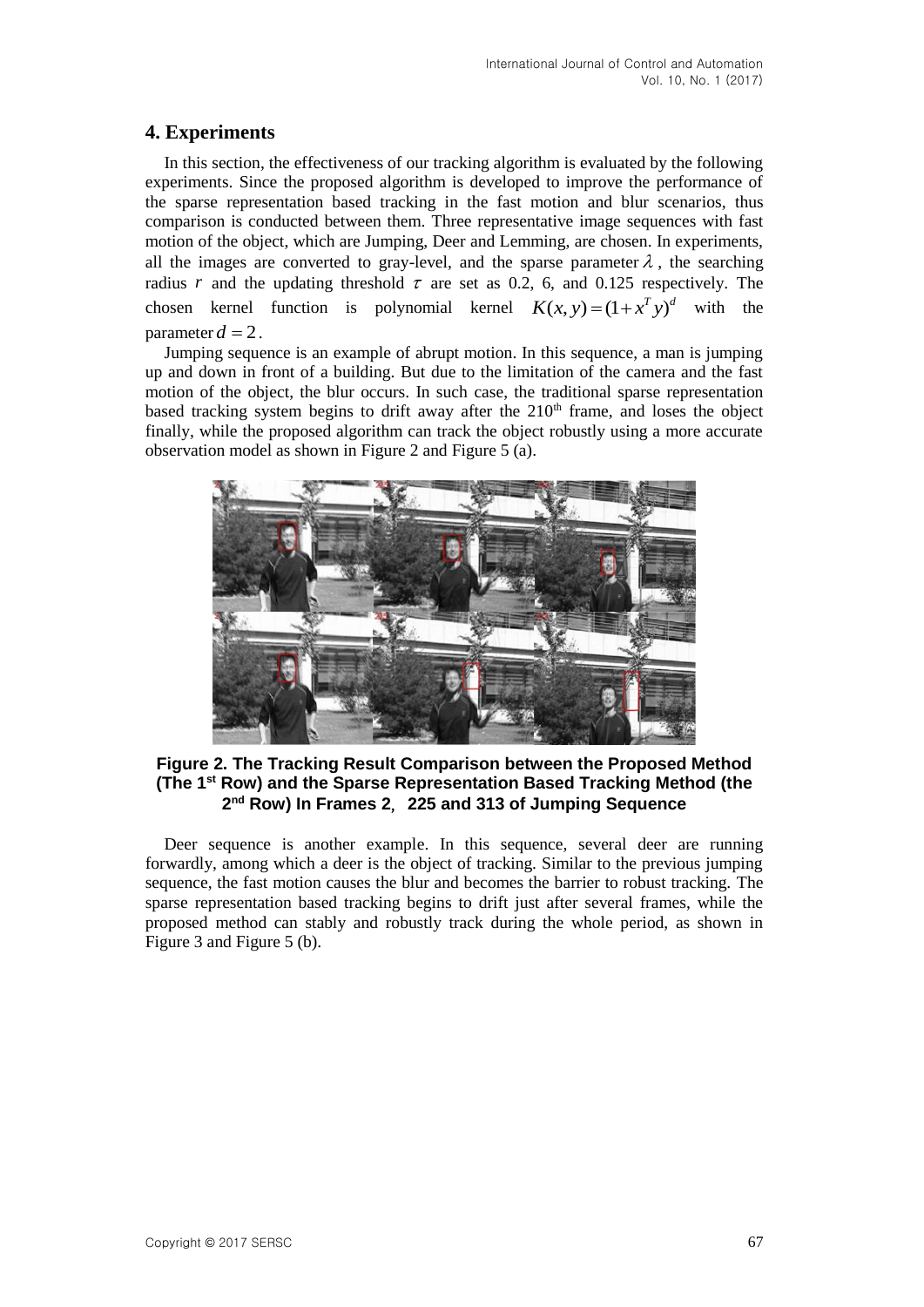

**Figure 3. The Tracking Result Comparison between the Proposed Method (The 1st Row) and the Sparse Representation Based Tracking Method (The 2 nd Row) In Frames 2**,**26 and 63 of Deer Sequence**

In Lemming sequence, a lemming toy is moved in a complex scenario. In the first frame, due to the slow speed, the two algorithms can track the object dependently. But later the sparse representation based algorithm can not track from the 232<sup>nd</sup> frame due to the fast motion, and lost the object finally, while the proposed method can still track dependently and accurately as shown in Figure 4 and Figure 5 (c).



**Figure 4. The Tracking Result Comparison between the Proposed Method (The 1 st Row) and the Sparse Representation Based Tracking Method (The 2 nd Row) In Frames 231**,**232 and 363 of Lemming Sequence**

The quantitative comparison between the previous two algorithms is to compare the center location error in pixels as in Figure 5.



**Figure 5. The Quantitative Comparison of the Proposed Method (Red Line) With the Sparse Representation Based Tracking Method (Blue Line) On Jumping (A), Deer (B) and Lemming (C) Respectively**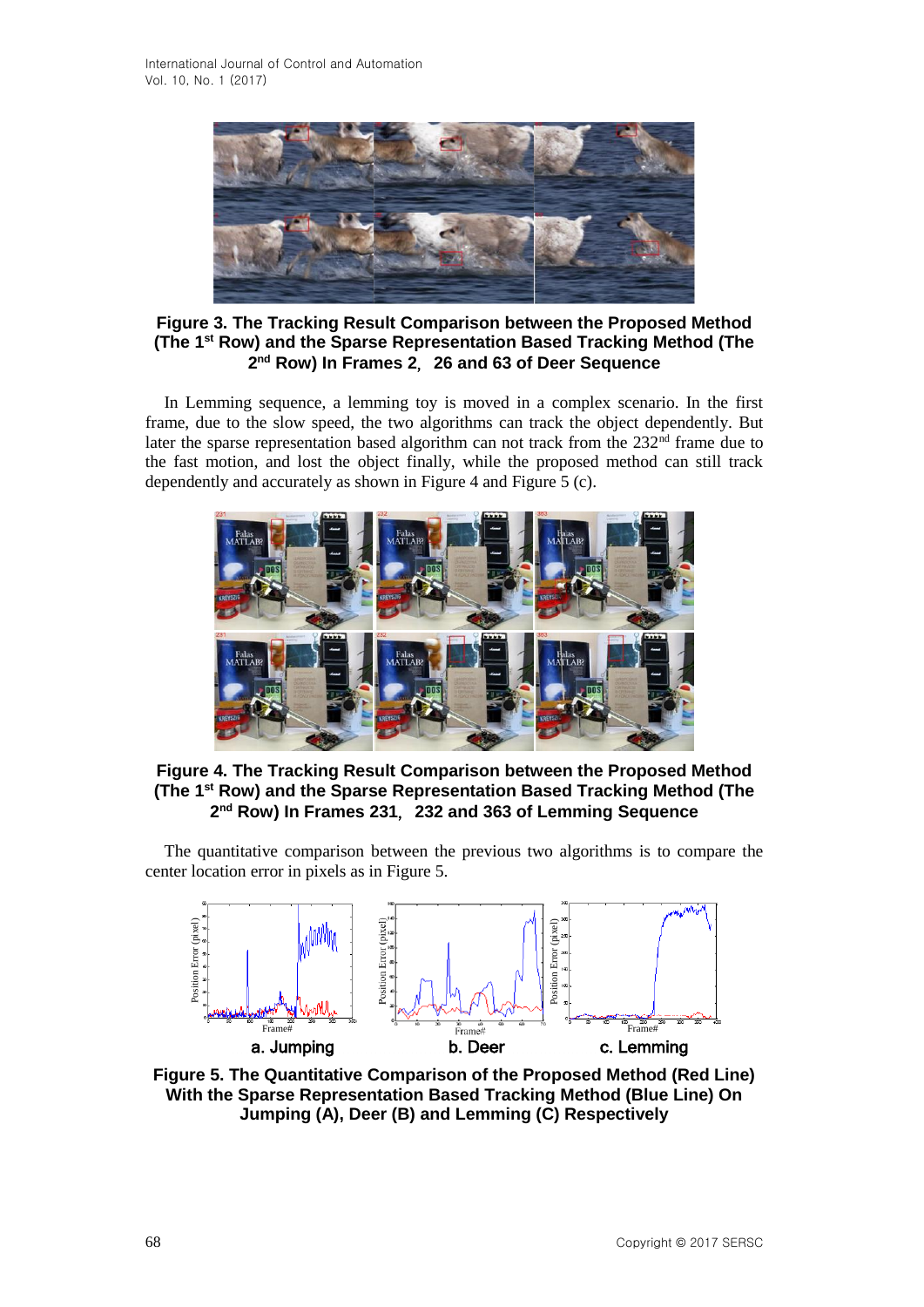## **5. Conclusions**

In the scenario of fast motion and blur, the performance of the sparse representation based visual tracking is not satisfactory. To improve performance, a kernel sparse representation based visual tracking is proposed, which has the following three characteristics: (1) The kernel trick is used to represent the non-linear relation between the candidate and templates in the scenario of fast motion and blur. (2) The APG algorithm is used to optimize the target function. (3) A simple strategy is used to update the target templates with the error rate. Experiments on three representative image sequences showed the effectiveness of the proposed algorithm comparing with the traditional sparse representation based visual tracking method in the scenarios of fast motion and blur. In the future, we will further improve the time efficiency of the kernel sparse representation based tracker.

### **Acknowledgements**

This work is supported by Scientific Research Fund of Heilongjiang Provincial Education Department (NO: 12541238), Dr. Scientific Research Foundation of Harbin Normal University (KGB201216), the National Science Foundation of China (61173087), Heilongjiang Provincial University Engineering R&D Center of Machine Vision and Intelligent Detection, and Heilongjiang Provincial Education Department Key Laboratory of Intelligent Education and Information Engineering.

### **References**

- [1] M. J. Black and A. D. Jepson, "Eigentracking: Robust matching and tracking of articulated objects using a view-based representation", International Journal of Computer Vision, vol. 26, no. 1, **(1998)**, pp. 63- 84.
- [2] D. Comaniciu, V. Ramesh and P. Meer, "Kernel-based object tracking", Pattern Analysis and Machine Intelligence, IEEE Transactions on, vol. 25, no. 5, **(2003)**, pp. 564-577.
- [3] D. A. Ross, J. Lim, R. S. Lin and M. H. Yang, "Incremental learning for robust visual tracking", International Journal of Computer Vision, vol. 77, no. 1-3, **(2008)**, pp. 125-141.
- [4] S. Avidan, "Support vector tracking", Pattern Analysis and Machine Intelligence, IEEE Transactions on, vol. 26, no. 8, **(2004)**, pp. 1064-1072.
- [5] R. T. Collins, Y. Liu and M. Leordeanu, "Online selection of discriminative tracking features", Pattern Analysis and Machine Intelligence, IEEE Transactions on, vol. 27, no. 10, **(2005)**, pp. 1631-1643.
- [6] B. Babenko, M. H. Yang and S. Belongie, "Robust object tracking with online multiple instance learning", Pattern Analysis and Machine Intelligence, IEEE Transactions on, vol. 33, no. 8, **(2011)**, pp. 1619-1632.
- [7] Q. Wang, F. Chen, J. Yang and W. Xu, "Transferring visual prior for online object tracking", Image Processing, IEEE Transactions on, vol. 21, no. 7, **(2012)**, pp. 3296-3305.
- [8] J. Yin, Z. Liu, Z. Jin and W. Yang, "Kernel sparse representation based classification", Neurocomputing, vol. 77, no. 1, **(2012)**, pp. 120-128.
- [9] J. Kwon and K. M. Lee, "Visual tracking decomposition", Computer Vision and Pattern Recognition (CVPR), 2010 IEEE Conference on. IEEE, **(2010)**, pp. 1269-1276.
- [10] H. Grabner, C. Leistner and H. Bischof, "Semi-supervised on-line boosting for robust tracking", Computer Vision–ECCV 2008. Springer Berlin Heidelberg, **(2008)**, pp. 234-247.
- [11] X. Mei and H. Ling, "Robust visual tracking using ℓ 1 minimization", Computer Vision, 2009 IEEE 12th International Conference on. IEEE, **(2009)**, pp. 1436-1443.
- [12] Q. Wang, F. Chen, W. Xu and M. Yang, "Online discriminative object tracking with local sparse representation", Applications of Computer Vision (WACV), 2012 IEEE Workshop on. IEEE, **(2012)**, pp. 425-432.
- [13] S. Zhang, H. Yao and S. Liu, "Robust visual tracking using feature-based visual attention", Acoustics Speech and Signal Processing (ICASSP), 2010 IEEE International Conference on. IEEE, **(2010)**, pp. 1150-1153.
- [14] B. Liu, J. Huang, L. Yang and [C.](http://ieeexplore.ieee.org/search/searchresult.jsp?searchWithin=p_Authors:.QT.Kulikowsk,%20C..QT.&searchWithin=p_Author_Ids:37944927900&newsearch=true) [Kulikowsk,](http://ieeexplore.ieee.org/search/searchresult.jsp?searchWithin=p_Authors:.QT.Kulikowsk,%20C..QT.&searchWithin=p_Author_Ids:37944927900&newsearch=true) "Robust tracking using local sparse appearance model and k-selection", Computer Vision and Pattern Recognition (CVPR), 2011 IEEE Conference on. IEEE, **(2011)**, pp. 1313-1320.
- [15] S. Zhang, H. Yao, X. Sun and S. Liu, "Robust object tracking based on sparse representation", Proceedings of the SPIE International Conference on Visual Communications and Image Processing. **(2010)**, pp. 77441N-77441N.